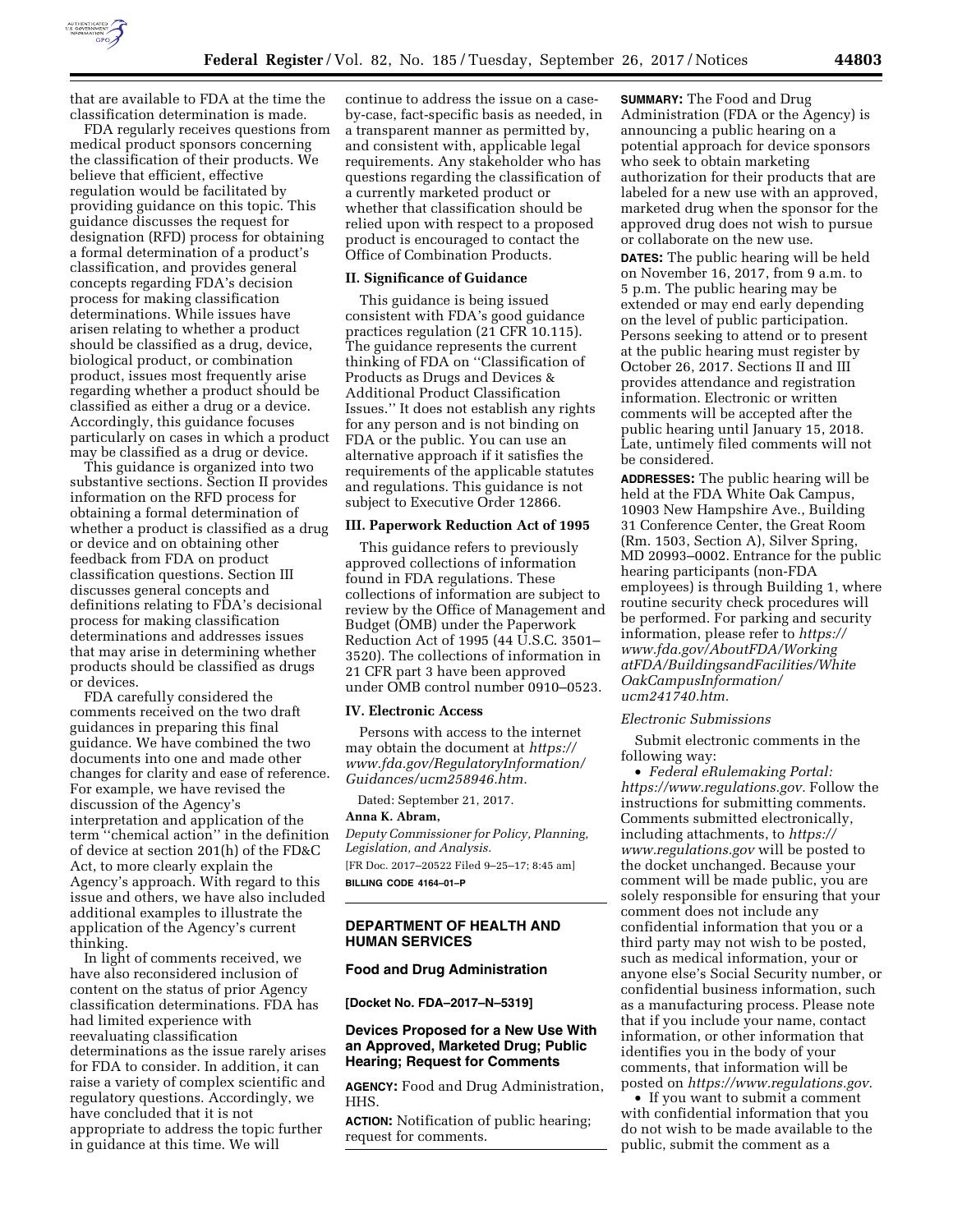written/paper submission and in the manner detailed (see ''Written/Paper Submissions'' and ''Instructions'').

## *Written/Paper Submissions*

Submit written/paper submissions as follows:

• *Mail/Hand delivery/Courier (for written/paper submissions):* Dockets Management Staff (HFA–305), Food and Drug Administration, 5630 Fishers Lane, Rm. 1061, Rockville, MD 20852.

• For written/paper comments submitted to the Dockets Management Staff, FDA will post your comment, as well as any attachments, except for information submitted, marked and identified, as confidential, if submitted as detailed in ''Instructions.''

*Instructions:* All submissions received must include the Docket No. FDA– 2017–N–5319 for ''Devices Referencing Drugs; Public Hearing; Request for Comments.'' Received comments will be placed in the docket and, except for those submitted as ''Confidential Submissions,'' publicly viewable at *<https://www.regulations.gov>* or at the Dockets Management Staff between 9 a.m. and 4 p.m., Monday through Friday.

• Confidential Submissions—To submit a comment with confidential information that you do not wish to be made publicly available, submit your comments only as a written/paper submission. You should submit two copies total. One copy will include the information you claim to be confidential with a heading or cover note that states ''THIS DOCUMENT CONTAINS CONFIDENTIAL INFORMATION.'' The Agency will review this copy, including the claimed confidential information, in its consideration of comments. The second copy, which will have the claimed confidential information redacted/blacked out, will be available for public viewing and posted on *[https://www.regulations.gov.](https://www.regulations.gov)* Submit both copies to the Dockets Management Staff. If you do not wish your name and contact information to be made publicly available, you can provide this information on the cover sheet and not in the body of your comments and you must identify this information as ''confidential.'' Any information marked as ''confidential'' will not be disclosed except in accordance with 21 CFR 10.20 and other applicable disclosure law. For more information about FDA's posting of comments to public dockets, see 80 FR 56469, September 18, 2015, or access the information at: *[https://www.gpo.gov/](https://www.gpo.gov/fdsys/pkg/FR-2015-09-18/pdf/2015-23389.pdf) [fdsys/pkg/FR-2015-09-18/pdf/2015-](https://www.gpo.gov/fdsys/pkg/FR-2015-09-18/pdf/2015-23389.pdf)  [23389.pdf.](https://www.gpo.gov/fdsys/pkg/FR-2015-09-18/pdf/2015-23389.pdf)* 

*Docket:* For access to the docket to read background documents or the

electronic and written/paper comments received, go to *[https://](https://www.regulations.gov) [www.regulations.gov](https://www.regulations.gov)* and insert the docket number, found in brackets in the heading of this document, into the "Search<sup>"</sup> box and follow the prompts and/or go to the Dockets Management Staff, 5630 Fishers Lane, Rm. 1061, Rockville, MD 20852.

**FOR FURTHER INFORMATION CONTACT:** John Barlow Weiner, Associate Director for Policy, Office of Combination Products, Food and Drug Administration, 10903 New Hampshire Ave., Bldg. 32, Rm. 5129, Silver Spring, MD 20933, 301– 796–8930, *[combination@fda.gov.](mailto:combination@fda.gov)* 

#### **SUPPLEMENTARY INFORMATION:**

#### **I. Background**

Medical products are often intended and labeled for use in conjunction with other medical products marketed by different sponsors (as used in this document, ''sponsor'' includes an applicant or manufacturer). In some cases, the medical products are of different types (such as drug and device, biological product and device, or drug and biological product). Typically, the different sponsors collaborate when the two products are to be used together for a new intended use. In some cases, products intended for use with one another comprise a ''combination product'' as the term is defined in 21 CFR 3.2(e). Regardless of whether the products meet the definition of a combination product, collaboration between the sponsors can facilitate product development and obtaining marketing authorization for the products for the combined use, and can, thereby, enable access to innovative treatment options for patients. Inclusion of the combined use in the labeling of both products helps ensure user understanding, and the collaboration can also be important to ensuring the ongoing safety and effectiveness of the products for the combined use.

Sometimes, however, sponsors seek marketing authorization from FDA for a medical product for a new use with the approved, marketed medical product of another sponsor (*i.e.,* not included in the labeling for the approved, marketed product), and the sponsor of the approved, marketed product does not wish to pursue the new use or work with the other product sponsor. Generally, such proposed products have been devices proposing new uses with approved, marketed drugs (referred to in this notice as devices referencing drugs or DRDs), though other scenarios have been proposed as well, such as drugs proposed for new uses with cleared or

approved, marketed devices. This notice focuses on DRDs.

In FDA's experience, DRDs may be proposed: (1) To enhance the safety or effectiveness of the marketed drug for its already approved indication; (2) for use with the approved drug for an indication for which the drug is not approved; or (3) to provide some other benefit, such as increasing user comfort or convenience. Such new uses have generally also involved a change in how the drug is used or administered, such as a change in dose, route, or rate of administration.

FDA seeks to ensure that safe and effective medical products can be brought onto the market in a timely manner. The Agency encourages development of products that advance public health, particularly those that significantly improve the safety or effectiveness of an existing treatment or that address an unmet medical need. DRDs have the potential to advance the public health by offering new uses with approved, marketed drugs that might not otherwise be developed, because the drug sponsor does not wish to pursue the new use. At the same time, DRDs raise unique public health, scientific, regulatory, and legal issues.

FDA, in cooperation with the Drug Information Association, held a public meeting in 2005 on combined uses of separately distributed products.<sup>1</sup> That meeting focused on the public health, legal, regulatory, and scientific issues 2 that arise when sponsors seek to develop or market a product of one type (device, drug, or biological product) that would be labeled for use with an approved product of a different type, where the proposed use is not included in the labeling for the approved product.

As reflected in the notice for that meeting and the presentations and discussions at the meeting, devices intended for a new combined use with a drug raise unique public health, scientific, regulatory and legal issues when the sponsors for the two products do not work together on the new combined use of the two products. Since that time, FDA has gained greater experience with these issues and believes that many of these issues for DRDs could be addressed under the approach described below.

FDA wishes to obtain further public input through a more focused hearing

<sup>1</sup>Links to the **Federal Register** notice for the workshop, presentations given, and a full transcript of the proceedings are available at: *[https://](https://www.fda.gov/combinationproducts/meetingsconferencesworkshops/ucm116623.htm) [www.fda.gov/combinationproducts/meetings](https://www.fda.gov/combinationproducts/meetingsconferencesworkshops/ucm116623.htm) [conferencesworkshops/ucm116623.htm.](https://www.fda.gov/combinationproducts/meetingsconferencesworkshops/ucm116623.htm)* 

<sup>&</sup>lt;sup>2</sup> Although the issues discussed at the meeting were described as public health or legal issues, they also included scientific and regulatory issues.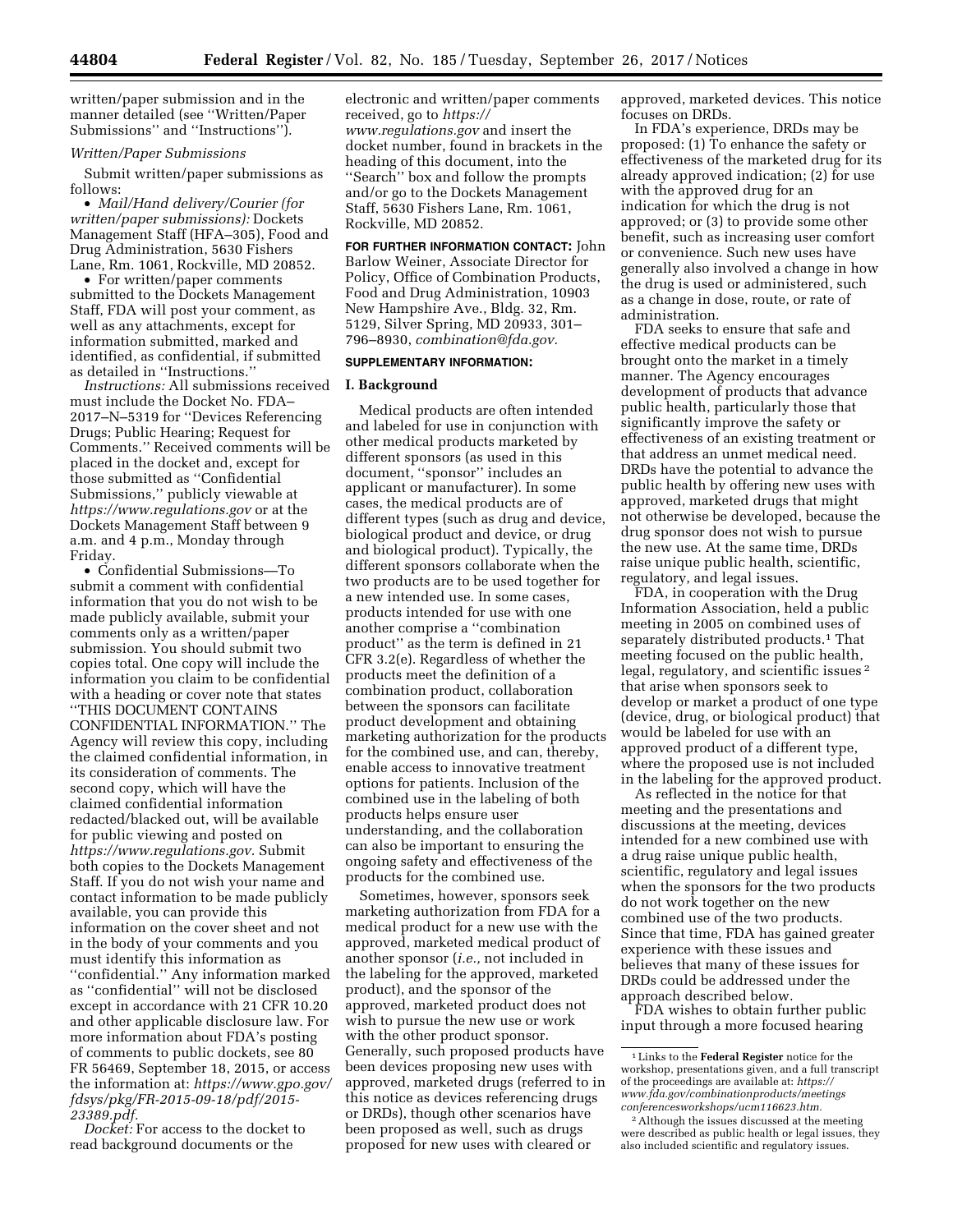on the Agency's potential approach for premarket review of proposed DRDs. The Agency is seeking this type of public engagement because of the potential importance of the issue for the public health and the need for input across the medical product industry and among public health stakeholders regarding how FDA should proceed.

## **II. Purpose and Scope of the Public Hearing**

The purpose of the public hearing is to obtain comment from stakeholders on the potential approach described below, for premarket review of DRDs. As described above, DRDs, for purposes of this document and hearing, are devices that are intended for a use with an approved, marketed drug that is not in the labeling for the approved drug, where the drug application is held by a different sponsor that does not wish to pursue or collaborate on the new use with the device sponsor. The approach described below might be appropriate, for example, for drug delivery systems seeking to be labeled for use with an approved drug, for an indication for which that drug has not been approved (*e.g.,* to administer the drug to treat a different disease or condition or a new patient population). We also welcome comment on any public health, scientific, regulatory, or legal considerations relating to DRDs and other medical products seeking to be labeled for new uses with approved, marketed medical products of a different type where the sponsor for the approved, marketed product does not wish to pursue or collaborate on the new use. The comments that FDA receives from this public hearing may help inform the further development of this approach.

## *A. A Potential Approach for Premarket Review of DRDs*

FDA strongly recommends collaboration between sponsors on new combined uses of their medical products. The Agency is prepared to work with sponsors to facilitate such collaboration. When sponsors work together, they usually have an ongoing relationship that enables them to resolve many of the public health, scientific, regulatory, and legal issues that may arise as a result of two products being the responsibility of two independent sponsors. Such collaboration also can provide important information to support a regulatory decision (see below). Where collaboration between sponsors is not feasible, for example, because one sponsor does not wish to collaborate, FDA believes that the following factors could help address

many of the public health, scientific, regulatory, and legal issues associated with DRDs. In doing so, these factors could allow for a DRD to be reviewed and approved via a device premarket authorization pathway 3 without approval of conforming labeling changes for the approved, marketed drug through a new drug application (NDA) or supplement to an NDA (see Section II.B *Submission Considerations* for further discussion).

## *B. Factors*

DRD sponsors should be able to address the following issues as discussed below:

1. Safety and Effectiveness of the New Use of the Drug. The DRD sponsor is able to demonstrate the safety and effectiveness of the new use of the drug that is included in the DRD labeling, by providing substantial evidence that the drug will have the effect it purports or is represented to have under the conditions of use described in the proposed DRD labeling and showing that the drug is safe for use under the conditions prescribed, recommended, or suggested in the proposed DRD labeling, as this is the standard that applies to new uses of drugs (see 21 U.S.C. 355(c) and (d)). If there are multiple approved versions of the approved drug product(s) referenced in the DRD labeling (including generic versions), the DRD sponsor is able to demonstrate the generalizability of the new use with all such versions of the drug product.

2. User Confusion and Medication Error/Use Error. Given the potential for user confusion or medication error/use error, for example, due to certain differences in the labeling for the DRD and the approved drug that it is referencing, the DRD sponsor is able to demonstrate that the potential for user confusion or error has been adequately addressed. The DRD labeling must provide adequate directions for the new use with the approved, marketed drug.

3. Postmarket Change Management. The DRD sponsor is able to demonstrate that it is able to address safety or effectiveness issues associated with changes to the approved, marketed drug, for example, by demonstrating: That the likelihood of changes to the approved, marketed drug is low; changes to the drug are unlikely to raise safety or effectiveness issues with respect to the conditions of use with the drug as described in the DRD labeling; and

periodic testing will be conducted and be adequate to assure ongoing safety and effectiveness of the combined use. It is important that these issues be addressed because the DRD sponsor does not have a relationship with the sponsor for the approved, marketed drug, and, therefore, any changes to the two products will not be coordinated or communicated in advance.

4. Postmarket Safety. The DRD sponsor is able to demonstrate that it has a postmarket safety plan to adequately address adverse events, including medication errors, related to the drug when used with the DRD. It is important that its postmarket safety plan allows the DRD sponsor to adequately capture, report, and respond appropriately to adverse events associated with the new drug use described in the DRD labeling, because the DRD sponsor does not have a relationship with the sponsor(s) of the approved, marketed drug and because the DRD sponsor will often be uniquely positioned to understand and address adverse events resulting from the new use of the drug described in the DRD labeling.

5. Data Reliance. The DRD sponsor is able to provide all information needed to evaluate the safety and effectiveness of the new use with the approved drug referenced in the DRD labeling, without relying on any proprietary information for the approved drug (*e.g.,* by instead relying on non-product-specific published literature, generalizable knowledge). The DRD sponsor may also be able to include in its application safety and effectiveness data and information from the marketing application for the drug that are publicly available, for example, if the approved reference listed drug has been withdrawn from sale, provided that FDA has determined that the approved reference listed drug was not withdrawn from sale for reasons of safety or effectiveness (see 21 U.S.C. 355(*l*) and 21 CFR 314.161 and 314.430). Generally, a DRD sponsor would not have a right of reference to proprietary information on the approved drug with which the DRD is proposed to be used because the DRD sponsor has no relationship with the sponsor of the approved drug.

## *C. Submission Considerations*

At the investigational stage, depending on the details of the investigational plan, a DRD sponsor may seek to submit an investigational new drug application (IND) or an investigational device exemption application (IDE). Either way, the Center for Drug Evaluation and Research

<sup>3</sup>FDA has not determined at this time whether DRDs may be reviewed through other device premarket authorization pathways besides premarket approval applications (PMAs), but FDA intends to consider this issue and welcomes comment on it.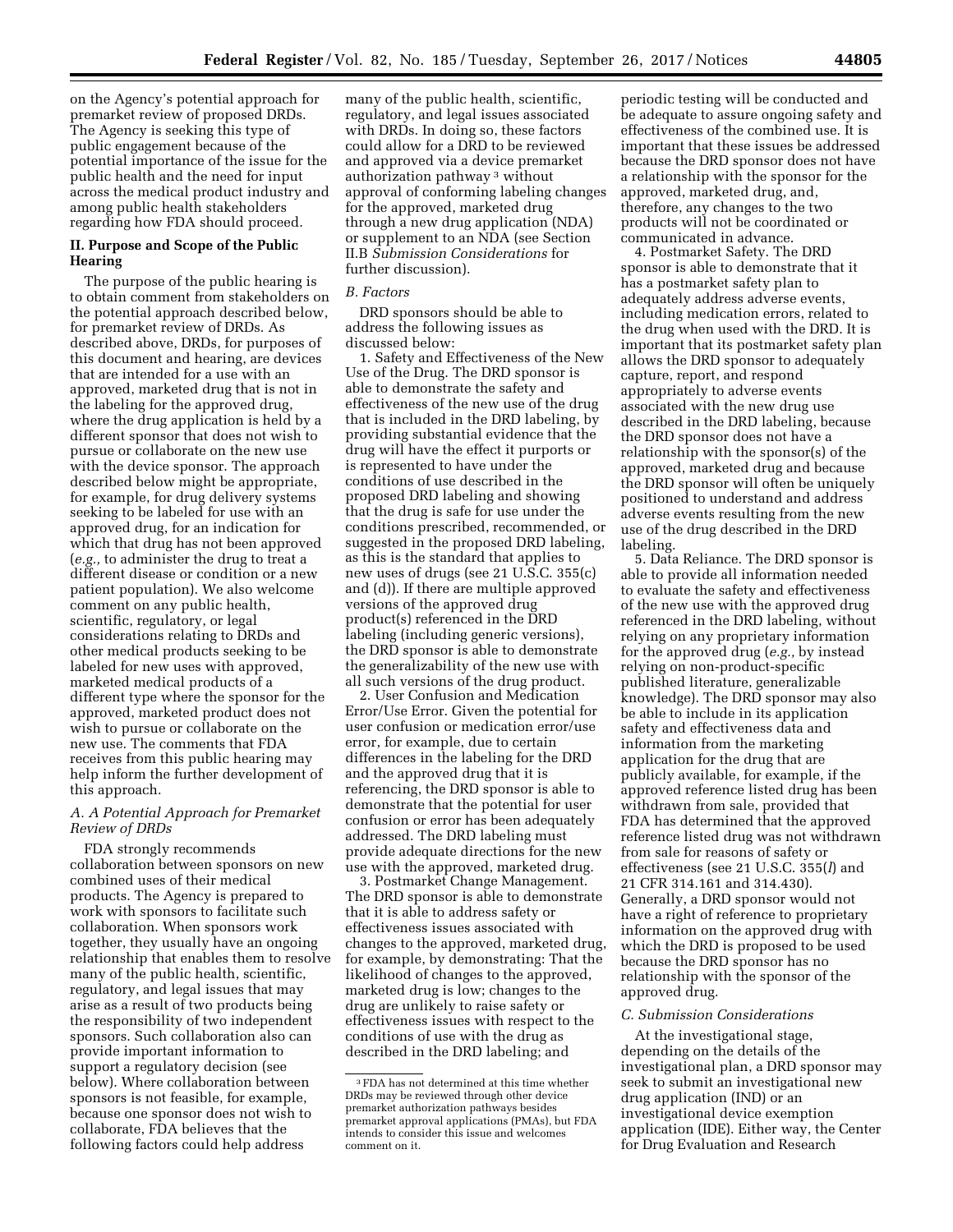(CDER) and the Center for Devices and Radiological Health (CDRH) would collaborate on the review. DRD sponsors should consult with CDER and CDRH as to which application to submit for a particular investigation.

FDA believes that a PMA would generally be the appropriate device marketing application because, *e.g.,*  DRDs are expected to represent a new intended use or raise different questions of safety or effectiveness as compared to a legally marketed predicate device. Generally, PMAs for DRDs would be reviewed by CDRH, and CDRH would collaborate with CDER on the review of the DRD. CDRH would have the lead on device-specific issues, and CDER would have the lead on drug-specific issues. The Centers would identify any review aspects where review considerations overlap, to ensure Agency alignment on how to address these considerations and communicate about them to DRD sponsors.

### *D. Questions for Commenters To Address*

FDA welcomes all feedback on the potential approach and on any public health, scientific, regulatory, and legal issues raised by it. We seek public comment on the factors and submission considerations described in this notice, and propose the following questions in an effort to prompt substantive input from stakeholders:

1. Are there public health, scientific, regulatory, or legal issues that should be considered with respect to this potential approach for DRDs? If so, are there ways to address those issues?

2. Is each of the factors and submission considerations described above appropriate? If not, why not? What modifications would you propose and why? Are there additional factors or submission considerations that the Agency should take into account? Please provide examples to illustrate your view.

3. Should the approach described in this notice be limited to certain situations, such as where the combined use would potentially address an unmet medical need for a serious or lifethreatening condition? If so, please provide a detailed analysis in support of your view, including its legal justification.

4. With respect to the user confusion and medication error/use error factor, are there other issues that DRD sponsors should address or that FDA should consider, to ensure that the DRD labeling provides adequate directions for the new use with the approved, marketed drug, without approval of conforming labeling changes for the

approved, marketed drug? What issues should be considered with respect to promotional activities by the DRD sponsor and/or by any sponsors for the drug being referenced?

5. With regard to the postmarket change management factor, what would be examples of circumstances in which the DRD sponsor would be able to adequately address this factor? What types of postmarket changes to the drug should the DRD sponsor be prepared to identify and address? What postmarket mechanisms, including specific testing or monitoring, would be appropriate to ensure ongoing safety and effectiveness of the combined use?

6. When multiple versions of the drug, including generics, are marketed, what challenges exist in identifying which versions of the drug can be used with the DRD? How can DRD sponsors make this information clear to health care providers, pharmacists, and patients?

7. What challenges exist at the investigational application stage, and how can those challenges be addressed? Are there circumstances where an IND would be the more appropriate investigational application for a clinical investigation of a DRD? Are there circumstances where an IDE would be the more appropriate investigational application?

8. How may this approach impact future product development?

9. Would an approach similar to the potential approach presented in this notice be appropriate for other types of combined uses (*e.g.,* drugs referencing devices where the device sponsor does not wish to collaborate on the new use)? If so, how should the factors, submission considerations, or both be modified for other types of combined uses? Are there additional factors that should be considered for other types of combined uses?

10. Are there other possible approaches that may be used to seek marketing authorization for combined uses of drugs and devices where product sponsors are unable or unwilling to collaborate? Please provide a detailed analysis in support of your proposed approach, including its legal justification.

11. Recognizing that collaboration is preferable, what actions can FDA and stakeholders take to encourage and facilitate collaboration between device sponsors and sponsors of approved, marketed drugs to develop new combined uses of their medical products?

12. Would an approach similar to the potential approach presented in this notice be appropriate in the case where a drug sponsor would like to include in the drug labeling the use of one or more approved or cleared companion diagnostics for its new drug in the same class as the drugs for which the companion diagnostic is approved or cleared but none of the companion diagnostic sponsors intend to add the new drug to the device labeling? If so, how should the factors, submission considerations, or both be modified? Are there additional factors that should be considered? Are there other possible approaches that may be used for such circumstance? Please provide a detailed analysis in support of your proposed approach, including its legal justification.

#### **III. Registration**

*Registration and Requests for Oral Presentations:* The FDA Conference Center at the White Oak location is a Federal facility with security procedures and limited seating. Attendance will be free and on a first-come, first-served basis. If you wish to attend (either in person or by webcast (see *Streaming Webcast of the Public Hearing*)) and/or present at the hearing, please register for the hearing and/or make a request for oral presentations or comments at *[https://www.fda.gov/NewsEvents/](https://www.fda.gov/NewsEvents/MeetingsConferencesWorkshops/ucm572528.htm) [MeetingsConferencesWorkshops/](https://www.fda.gov/NewsEvents/MeetingsConferencesWorkshops/ucm572528.htm)  [ucm572528.htm](https://www.fda.gov/NewsEvents/MeetingsConferencesWorkshops/ucm572528.htm)* by October 26, 2017 and provide complete contact information for each attendee (*i.e.,*  name, title, affiliation, address, email address, and telephone number). Those without email access can register by contacting John Barlow Weiner by October 26, 2017 (see **FOR FURTHER INFORMATION CONTACT**).

FDA will try to accommodate all persons who wish to make a presentation. Individuals wishing to present should identify the number of the question, or questions, they wish to address. This will help FDA organize the presentations. Individuals and organizations with common interests should consolidate or coordinate their presentations and request time for a joint presentation. FDA will notify registered presenters of their scheduled presentation times. The time allotted for each presentation will depend on the number of individuals who wish to speak. Once FDA notifies registered presenters of their scheduled times, they are encouraged to submit an electronic copy of their presentation to *[combination@fda.gov](mailto:combination@fda.gov)* on or before November 2, 2017. Persons registered to make an oral presentation are encouraged to arrive at the hearing room early and check in at the onsite registration table to confirm their designated presentation time. An